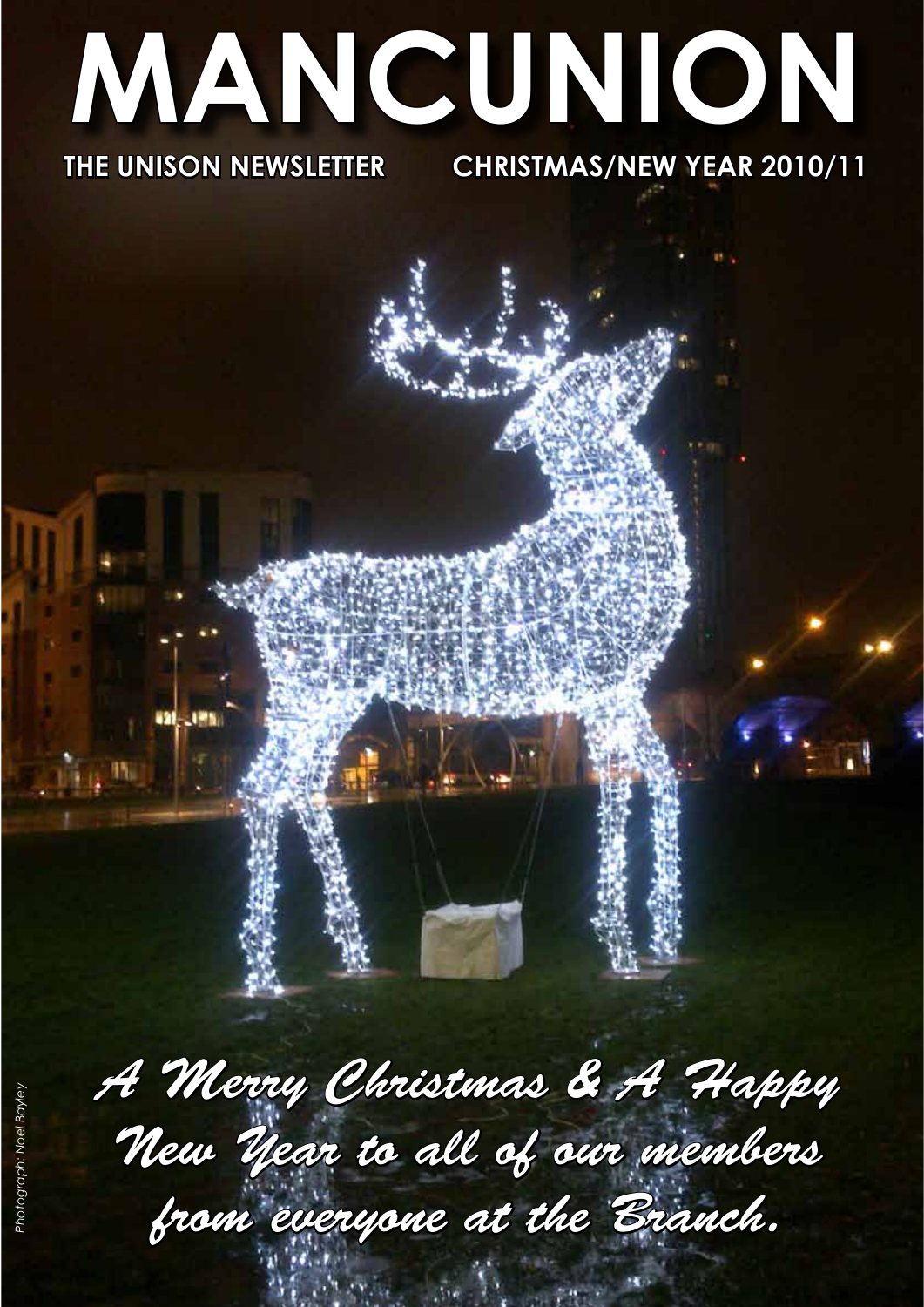In the first instance, if you have a work problem or query then get in touch with your local UNISON steward or workplace representative. Otherwise, telephone the Branch Office directly on the number below.

#### **UNISON Manchester, Sixth Floor, Sunlight House, Manchester M3 3JZ Tel: 0161 254 7500 Fax: 0161 274 7365**

If you have a membership query, please contact the Branch on the number above or you can email the Branch via the website at: **www.unisonmanchester.org**

UNISON Manchester is organised by the Branch Executive Committee and is supported by skilled staff locally, regionally and nationally. The UNISON Manchester Branch Officers are listed below.

**Branch Chair:** Noel Bayley

**Vice Chairs:** Kate Russell & Eddy Redmond

**President:** Mo Baines

**Vice Presidents:** Rodney Lund & Kate Russell

**Branch Secretary:** Pat McDonagh

**Assistant Branch Secretaries:** Debs Christie, Evelyn Doyle, Eddy Redmond, Jane Slater, Brian Stangoe, Julie Connolly, Steve Swift & Rena Wood.

**Joint Trade Union Nominee to**  *m people*: Pete Banks

**Equality Officer:** Sonia Stewart

**Branch Treasurer:** Bob Oram

**Communications Officer:** Rod Fawcett

*Mancunion* **Editor**: Noel Bayley

**Proofreader***:* Mark Bowden

**Education Officer:** Steve Swift

**Chair & Secretary of Health and Safety Committee: Geoff Archibald** 

**International Officer:** Isobel McVicar

**Welfare Officer:** Helen Clarke

The Branch Executive Committee, the Branch's decision-making body, comprises of stewards from across all the workplaces represented by the Branch plus elected Officers.

All members of UNISON Manchester are encouraged to attend meetings, vote in Branch elections and get involved in our campaigns and activities.

We are always looking for people who feel they can contribute to the work of the Branch and help other members. This could be a regular commitment or you could be a 'mailbox' steward and help pass on UNISON information to members in your workplace. The Branch provides training courses, advice and support for all our stewards and officers. If you can help, get in touch.

*Front & below: The landlord has provided these reindeers outside First Street. Photos: Noel Bayley*



# *In my view...*



**I** first of all want to wish all<br>our members a happy and<br>healthy New Year. And I'd<br>like to thank all of our stewards first of all want to wish all our members a happy and healthy New Year. And I'd and officers for their hard work on behalf of the Branch and our members in all of our employers.

This truly was a terrible year for our public services and those who depend upon them, with the election of a Con-Dem Government determined to slash public services by up to 40% in some cases, without any mandate to do so. They are the most savage cuts ever inflicted on our services.

There is no need to do this on any economic basis and the detailed arguments to show why this is the case are outlined on our website which we strive, as a union, to argue wherever possible.

The fact is that this is a purely political attack on public services on ideological grounds, and a vindictive one in terms of where the cuts are being made.

One look at the political map shows how polarised the Con-Dems have been in redistributing resources from Labour-controlled areas such as Manchester to the Tory leafy shires. They don't even try to hide it and they are brazen in their decision to attack working people on every level.

The mantra of 'creating space' for development in the private sector is nonsense. Cuts in public services knock on to private suppliers of goods and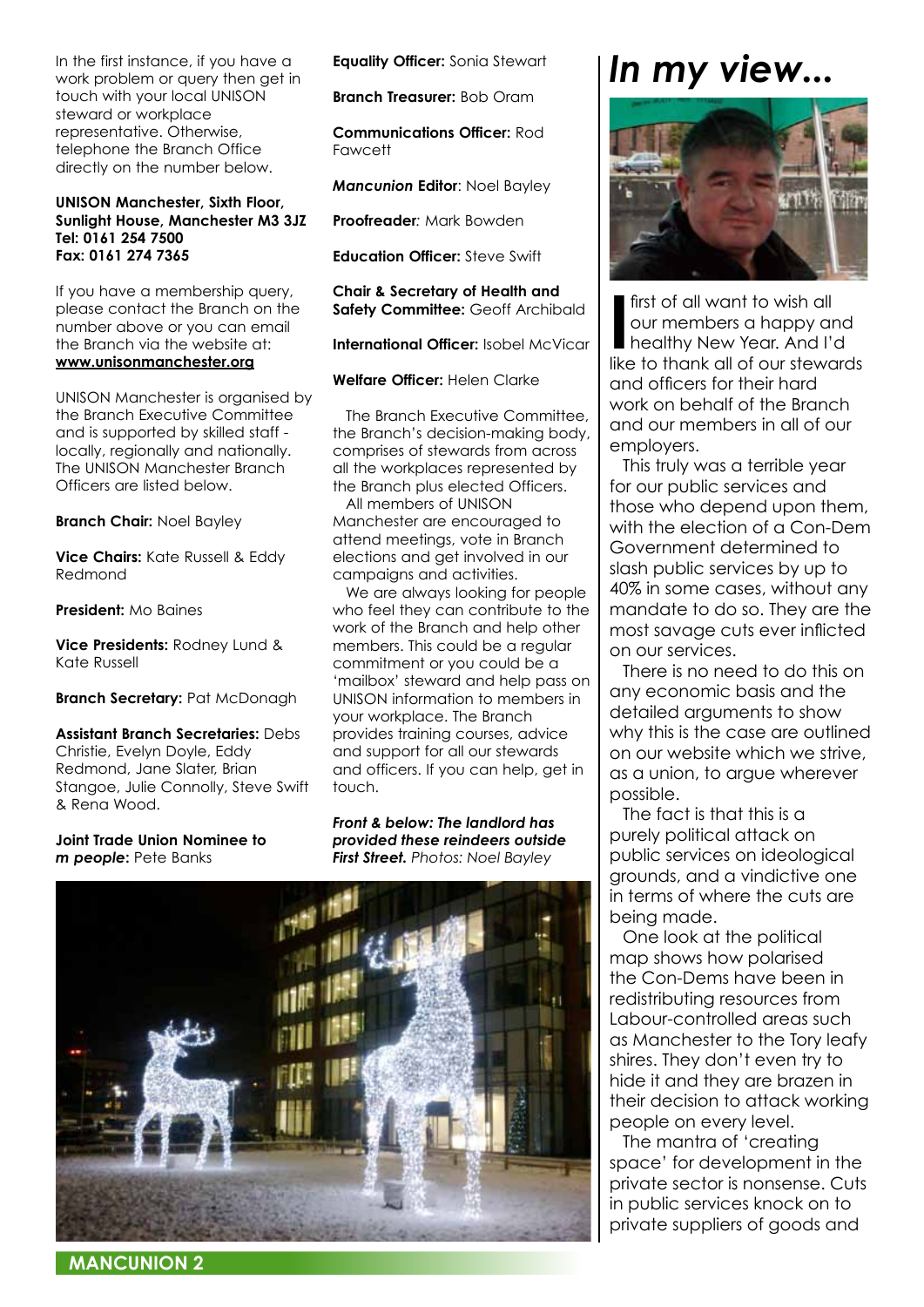services and contractors. It is a vicious, downward spiral.

The next year will be one of the worst with latest estimates that the Con-Dems have reduced Manchester City Council funding by £110m.

These decisions are bound to impact on organisations which rely on Council support.

Manchester, however, has always been at the forefront in defending as far as possible our public services and supporting our people, who depend upon them, even in the worst of times.

UNISON will continue to work with the Council in every way to explore options to maintain our commitment to avoid compulsory redundancies, including making the *m people* arrangements, that our members voted for, work effectively.

There will very soon be the option for people to take up voluntary severance if it is attractive for them, depending on their personal circumstances. Others may take the opportunity to take up new options for more flexible working arrangements.

But the New Year will be a tough one in which we need unity and strength within our Branch. If you work next to someone who is not in a union ask them to join us.

If you do not already have a steward in your workplace, then consider being one. The Branch will provide training and support.

Finally I would urge members to get even, not just angry, and take the opportunity in the Baguley by-election in January and in next May's local elections to work to remove the Con-Dems from power and together continually challenge the destruction they are seeking to inflict on our members and our communities. *Pat McDonagh*



## *Good to Meet You... Jane Slater*

*Name:* Jane Slater

*Job: Deputy Branch* **Secretary** 

*How long have you been a member of the union?*  20 years; I was previously a NALGO member.

*What do you like about your role in UNISON?* I enjoy helping members to achieve fairness and equality in the workplace working with Manchester City Council.

*Whereabouts do you live?* In Middleton.

*Where would you want to live?* In Tipperary.

*What is the trait you most deplore in yourself?* Having an OCD!

*What is the trait you most deplore in others?* Lack of fairness.

*What superpower would you*  **like?** Being telepathic.

*Who or what is your inspiration?* My mum and dad.

*If you were Prime Minister, what would you do first?*  Have another look at real priorities to benefit people.

#### *Best thing about UNISON?*

Working with my colleagues and working with the Council to effect longstanding and wide-ranging changes.

*What's the worst job you've ever done?* Working as a bonus clerk at British Steel.

*What's your ideal job?*  Branch Secretary - only joking, Pat!

*Favourite holiday destination?* Ibiza.

*Favourite film? The Godfather*

**Favourite drink?** Gin & tonic.

*Football club?* Manchester **City** 

*What was your best day at work?* Every day!

*What was your worst days at work?* When my parents died.

*Why do unions matter?* 

Without unions we'd have inequality in the workplace and women would still be second class citizens. Unions have fought for fairness and created the democracy that some take for granted*.*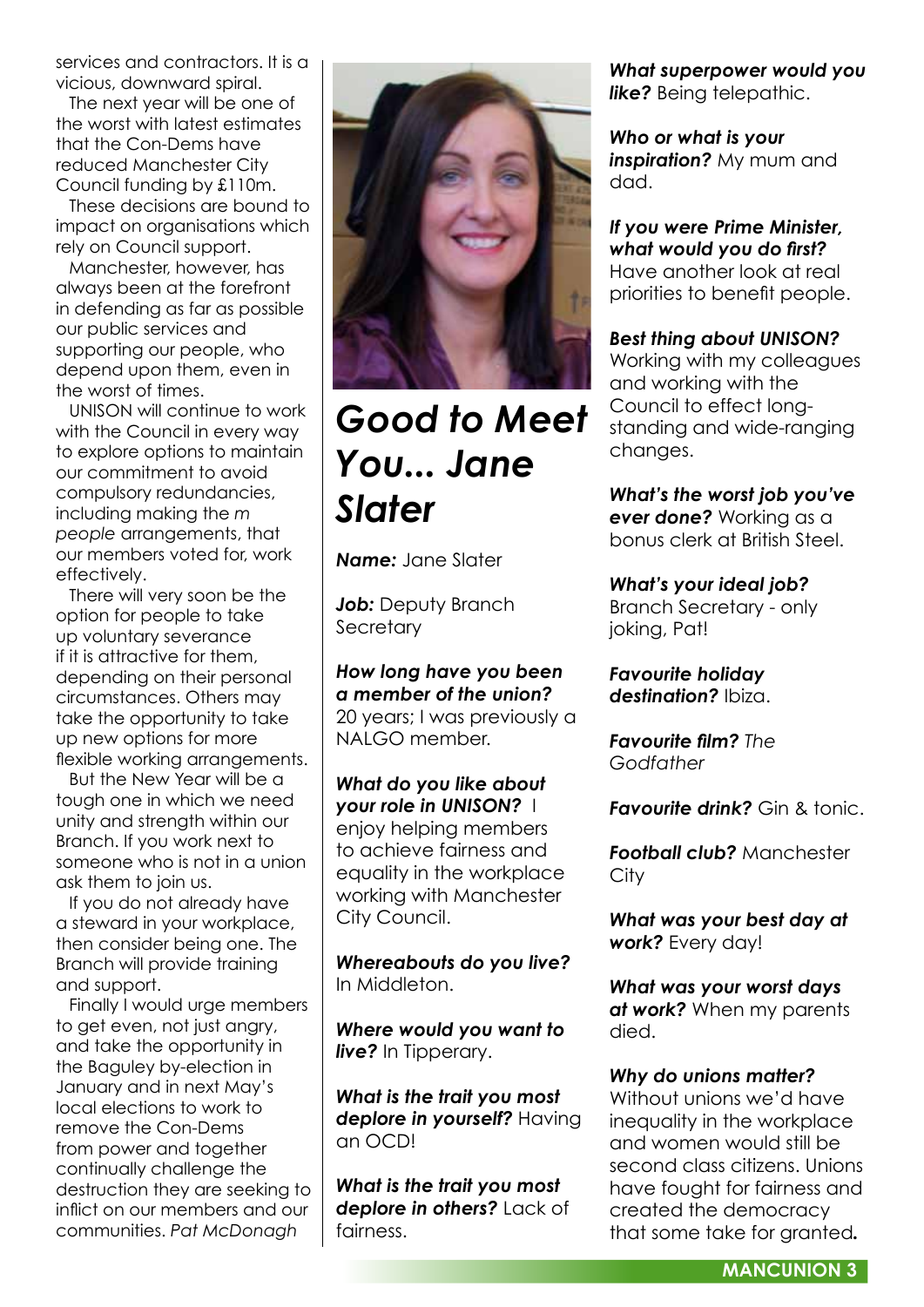#### *"It's the most wonderful time of the year…"*

Not for our members it isn't! With ideologically-driven Con-Dem cuts hitting our services, this will be a worrying time for us all. There really is no more important time to access a union and tell your family members to join one – ours, preferably!

We understand the difficulties to come and are up for the struggle and the fight if necessary. *m people* and members in the City Council will help and we welcome the fact that Manchester City Council have put their hands into their pockets and provided resources to continue their commitment to no compulsory redundancies; we will continue to pro-actively support *m people* and argue on case-to-case bases for our members.

We know times are tough and so we will continue to work hard to do what we can to help members.

#### *Libraries*

Still some proposed changes to the service to discuss. We are having regular meetings with management and will be picking this up for more detail and the possible approach early next year.

#### *Private Sector Housing*

We will continue to work with the Head of Service here to look at future issues and to ensure that the few

redeployees that remain from the recent restructure will be represented; those who have issues with the process are being supported in ongoing cases.

*A<sup>r</sup>oun<sup>d</sup> <sup>t</sup>h<sup>e</sup> <sup>D</sup>epartment<sup>s</sup>*

*Neighbourhood Services* We know it's coming, and early next year we should know more about the

restructure that will affect so many members. We have been involved in the process and will continue to work for members' interests as the process progresses. We intend to convene meetings with all departments affected to take concerns to management and

talk through the process.

Still a mixed bag and a combination of organisations working with us and those working in their own way; they are now having to

*Housing Trusts*

accommodate a tougher UNISON presence. Finance continues to be an issue for Housing Trusts, but as the majority of them have restructured recently, we will be robustly defending any large-scale changes to business plans and practice. We continue to work on individual issues and cases.

#### *Education*

Steward courses, both for those who are new and those who need their credentials refreshed (all a bit "Carry On") continue, along with courses for stewards in representation. I'll continue to offer courses that run at the region on a monthly basis.

However, there may be some news around UnionLearn and the learning centre in the New Year. It needs to be an accessible, vibrant service that supports lifelong learning for all our members. I think we're moving closer to that. *Steve Swift*

#### *Corporate Services*

The Corporate Shared Service transformation has started and concludes on 17 January 2011. The new service will include Finance shared service, payroll and the personnel shared service centre. The new integrated service will be housed at the refurbished Fujitsu Tower from April 2011. The structure has been issued with the ringfencing documents. The first union meeting on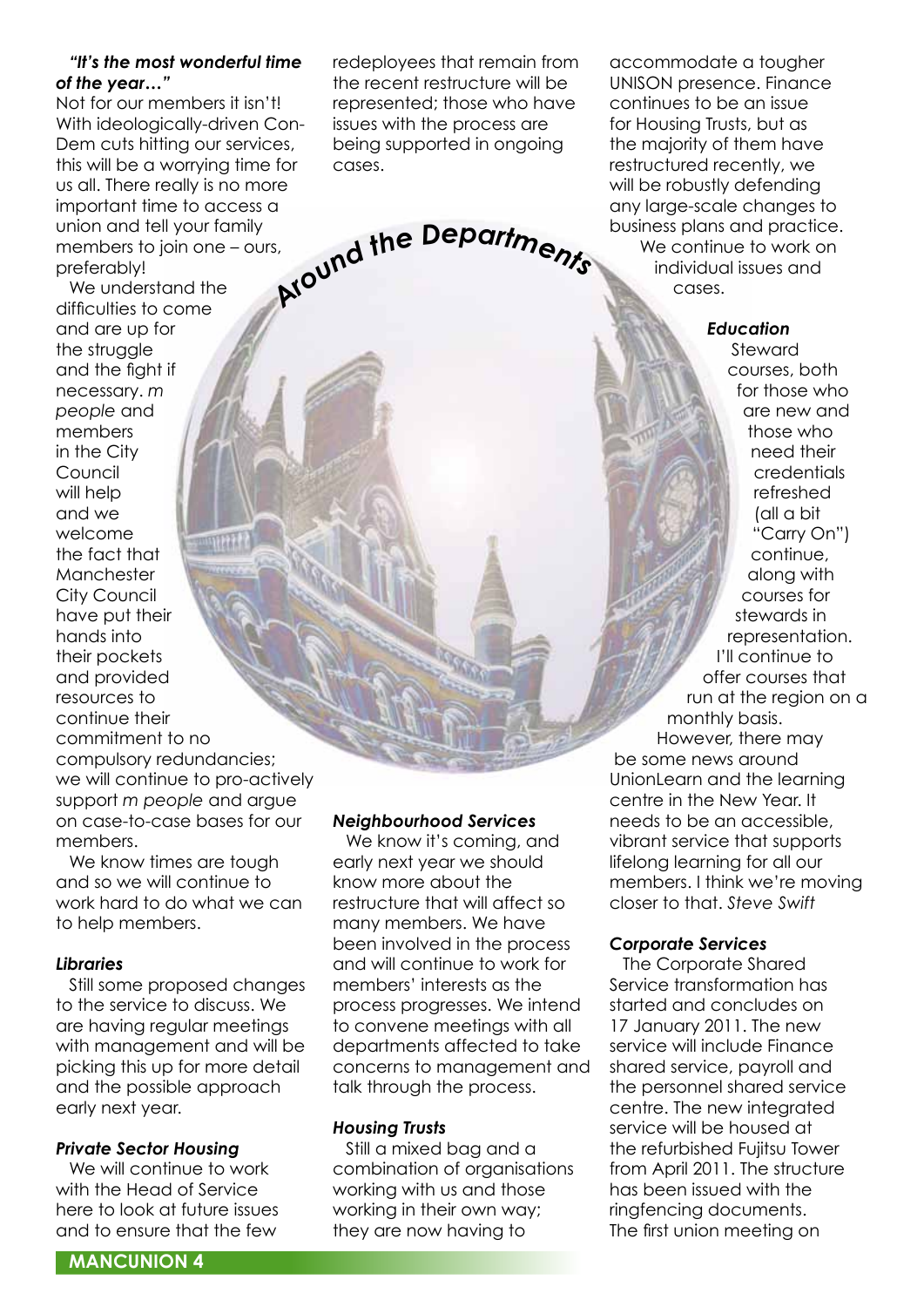the subject was held on 20 December 2010 with the three trade unions, and further meetings are to be arranged during the consultation period.

#### *SAP*

The transformation of the service is underway. The consultation dialogue event is to take place on 7 January 11 in the Town Hall. This will start the formal consultation. The team is to merge into other areas, and the detail of this will be shared at the event.

There has been a lot of individual casework in the service, including disciplinaries, grievances etc. The stewards' meetings are well attended and the stewards are active in their constituencies.

#### *Chief Execs*

The Corporate Contact Centre (CCC) has being created and the consultation around the service started on 29 November 2010 and will run until 4 January 2011. There have been many staff engagement meetings and trade union side meetings.

There have also been many question and answer sessions that are now recorded on the CCC intranet site. The staff involved are from Family Information Service, Revs & Bens, Social Care, Enviroment on Call and the Emergency Contact Team.

This service will be moving to the refurbished office space at Fujitsu Tower from April 2011. The structure has been shared with staff and the ringfencing information has been released. The Technical Officers in Revenues & Benefits whose role was disestablished, but during the consultation it had now been agreed to reestablish two roles and review the service in 12 months time.

There have been several suspensions, with several staff being reinstated.

The stewards run an active and well attended committee. *Jane Slater*

#### *HATS*

The new steward attended the Neighbourhood Services JCC to get an overview of how HATS Manchester Fayre fits into the directorate.

UNISON has secured a favourable outcome for a member following a grievance submitted on the grounds of a breach of Maternity & Parental Leave Regulations.

A number of members have been represented at AMRs.

We have received an acknowledgement of the outstanding 6.7% flexibility back payments and calculations are being worked out; this will take some time as a lot of documentary evidence is being verified.

#### *Education Services*

Proposals agreed in principle and endorsed by the Executive Committee meeting in October 2010 have now been shared with the Trade Unions as part of the Target Operating Model (TOM) of the further realignment of some areas within the Core division of the Education Services within Children's Services.

We have been provided with a draft Business Support Job Family for the current Administration provision within Children's Services. Negotiations on the TOMs redesign are ongoing

We are currently representing a number of members with DDA claims with the support of Thompson's Solicitors.

#### *Youth Service*

There have been no further negotiations on the final phase of the restructure that includes members on a variety of part time contracts. The Branch

seeking an update on this situation

#### *Royal Northern College of Music (RNCM)*

UNISON Manchester negotiated a compromise agreement for a member facing the prospect of redundancy. *Rena Wood*

#### *Children's Services*

The Strategic Management Team TOM went to Personnel Committee on 22 december 2010.

The report was agreed and Dialogue Events will be arranged for all employees in Education Services, Family Support Services and Business Support in January 2011.

Can all shop stewards working in the affected areas please contact Julie Connolly at the Branch on 0161 254 7500.

#### *Residential Childcare Workers*

This group have been successful in their appeal against theirJob Evaluation grade. They have been graded at Grade 6, backdated to 1 december 2009, and there are 93 employees currently in post. They will continue to receive flexibility payments. *Julie Connolly*

#### *Schools*

The government has set a course to change the landscape for schools. It has rushed through legislation to enable all schools to become academies. It has cut all national funding of training for school support staff and has announced its intention to abolish the School Support Staff Negotiating Body.

#### *Academies*

So far only one school, Cheetham C of E Community School, has applied and been granted Academy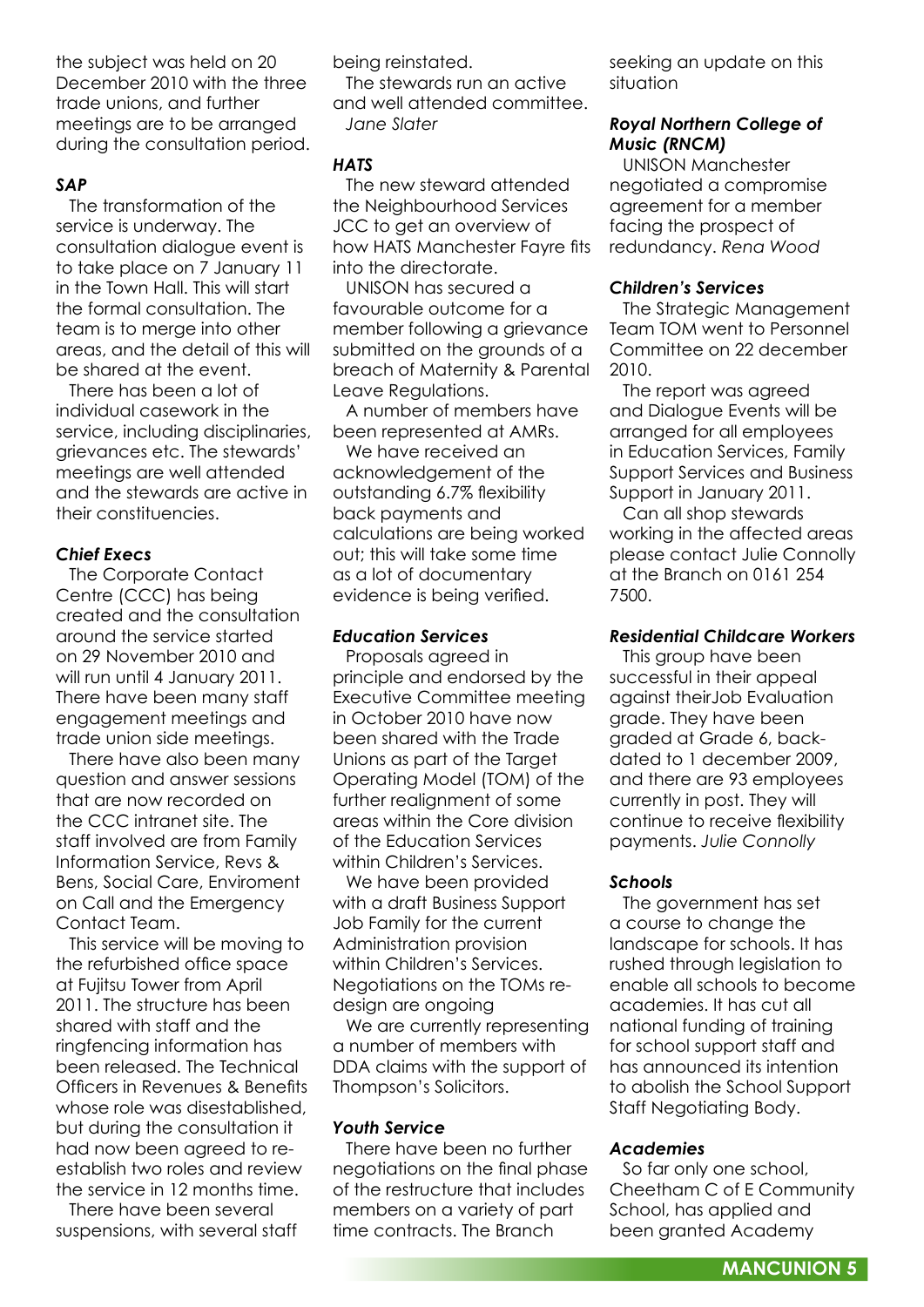status under the new legislation. Following pressure from UNISON, the schools' governing body chair has now agreed to meet with officers to discuss TUPE arrangements including a formal recognition agreement and to seek agreement on national terms and conditions.

#### *Training for Support Staff*

UNISON nationally has written to both government ministers and the employers about future plans for support staff training. In Manchester we have raised this issue and await a constructive response. As support staff are being asked to take on more and more responsibilities the need for training is as crucial as ever. In Manchester we will continue to press this issue and campaign for the right to training.

#### *School Support Staff Negotiating Body*

The government's decision to abolish the School Support Staff Negotiating Body is a huge disappointment for many of our members in schools. The national framework would have introduced core contracts, fair pay based on a school specific job evaluation

TUC *All together for Public Services Mobilising for the March for the Alternative*

As we hope everyone now knows, the TUC's national demonstration will be on Saturday, 26 March next year.

Our task now is to ensure that this is the biggest event scheme with more relevant job profiles and would have tackled the issue of term time only contracts.

In response to the government's announcement UNISON has been, with the support of the teacher unions, lobbying Michael Gove in order to address this issue and wants to see these matters addressed. The Branch will be consulting members in January to gauge their opinions and the direction we should now take. *Brian Stangoe*

#### *Early Years and SureStart*

Both are going through another restructure, but at last Early Years' staff have now been moved from Fujitsu House to Overseas House and SureStart's managers are hoping that the new organisation will ensure that the distribution of 'off sites' will be more fairly allocated.

Staff were concerned last month when it was reported by the media that many SureStart centres would close, at least in Manchester the Council have been geared up for the last two years to absorb the massive cutbacks to a certain extent. But nobody expected them to be so savage.

Let's hope that we can

in the TUC's history. We will email stewards with further information about booking transport in the New Year. Put the date in your diary now.

#### *False Economy website*

The False Economy website at **www.falseeconomy.org.uk** is an important part of the TUC's campaign strategy.

The site is not a TUC or a union site exclusively, but is a resource hub for the wider anti-cuts movement that has been built by a coalition of unions, on-line campaigners and some people active in

sustain the SureStart Centres as they have made such an impact in the community and surrounding districts.

#### *Adult Care*

Another vital service is in Adult Care physical/learning disabilities, who are also being restructured. They are all geared up to move staff about, hoping to reduce the need for agency/bank workers.

This will be achieved by employing more Assistant Network Supporters. Not only will this offer more continuity for the clients, but it will also ease up the assistant managers to do more of the office work necessary to keep the service running smoothly.

We all need to ensure that essential services like these should be safeguarded at all costs to help and support the people of Manchester; the alternative doesn't bear thinking about. *Debs Christie* 

*£341 million The loss over two years for Greater Manchester Councils as a result of the government funding cuts.*

. . . . . . . . . . . . . . . . .

local anti-cuts groups.

#### *A future that works*

A national TUC rally for young people will be held in Manchester on Saturday, 29 January 2011.

The aim of the rally is to highlight the impact of the recession and the coalition cuts on young workers and young people in general.

Please note that the final details will be announced early in the New Year.

*Women and the cuts*

A new TUC briefing explains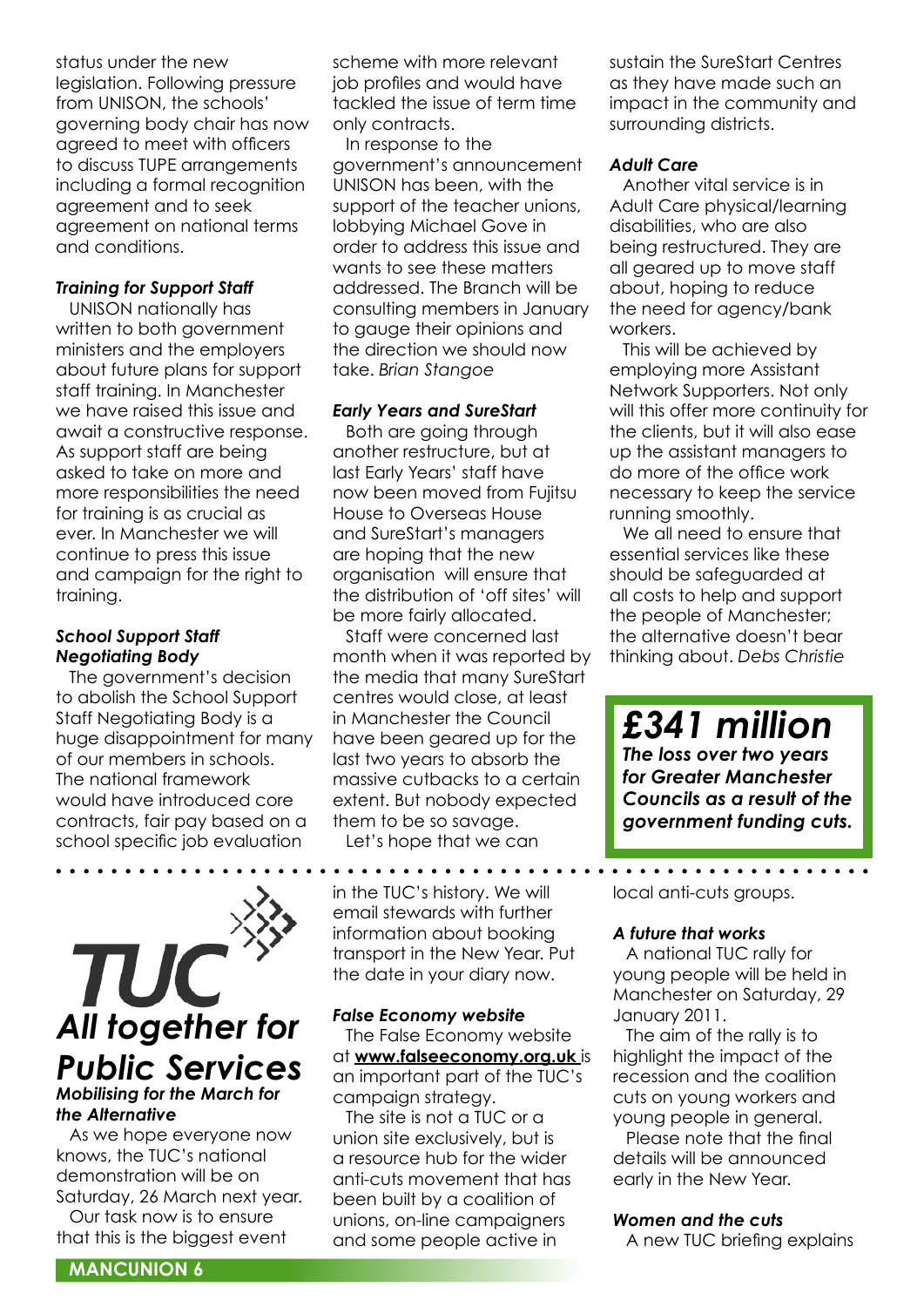# *Film Club Update*

**The UNISON film club**<br>
presents John Pilger's<br>
The War On Democracy<br>
Showing at the Branch office **he UNISON film club presents John Pilger's The War On Democracy at 6.00pm on the 27 January 2011.**

 Bring a bottle and a friend and put your thoughts forward regarding the film!

Democracy is one of the old-fashioned goods which the US have exported to developing countries; to quote President Bush: "America will not impose our own style of government on the unwilling. Our goal instead is to help others to find their own voice, attain their own freedom, and make their own way." Can it be so? Absolutely not. The reality has usually been the other way round. Democracy made in the U.S. is like Pandora's Box for tiny countries.

*The War On Democracy*, a film by John Pilger, shows the falsity of the US through the revelation of the hidden,

the impact of thecuts on women. Here is a link to the press release and report:

Cuts will reduce women's income and widen the gender pay gap, says TUC. Public sector job losses will be felt particularly hard by women working part-time as the average pay for part-time jobs in the private sector is just £6.78 an hour (compared to £9.34 in the public sector).

Lone parents, 90 per cent of whom are female, will be hit hardest by the spending cuts, losing 18.5 per cent of their net household income, or £3,121).

suppressed history in Latin America.

The US has tried to turn over democratic governments under the guise of democracy. Especially, many countries in Latin America have been attacked with the loss of countless lives, and their leaders became the victims of injustice. Jacobo Arbenz, a democratically elected Guatemalan president in 1950, was forced



into exile. In 1973 Salvador Allende of Chile took his life against the bombing led by General Pinochet, America's man.

Single female pensioners are next hardest hit, losing 11.7 per cent of their net income, or £1,326.

The TUC report also cites the gender audit of the emergency budget in June carried out by the House of Commons library, which found that 72 per cent of the changes in taxes, benefits and tax credits will hit women.

#### *Keeping up local pressure*

An important part of the campaign is keeping up pressure on coalition MPs, particularly those with small

Duane Clarridge, head of the CIA's Latin American division in the early 1980s in Chile said: "We'll intervene whenever we decide it's in our national security interests to intervene, and if you don't like it, lump it. Get used to it, world - we're not gonna put up with nonsense. If our interests are threatened, we're gonna do it."

Philip Agee, C.I.A. agent 1967-68, also back up the Clarridge's excuse: "In the CIA, we didn't give a hoot about democracy. I mean, it was fine if a government was elected and would cooperate with us, but, if it didn't, then democracy didn't mean a thing to us, and I don't think it means a thing today."

As Pilger says, it's evident that no country has a right to go its own way, unless that way coincides with the

interests of the United States. If you would like to watch the film email contact the Branch to ensure your seat! *Eddy Redmond*

majorities or who stood on a platform of opposing early cuts.

The TUC have identified 152 target MPs. A majority were lobbied at, or near to, the TUC rally in October on the eve of the Government's Spending Review.

If you want to get involved in campaigning please contact the Branch.